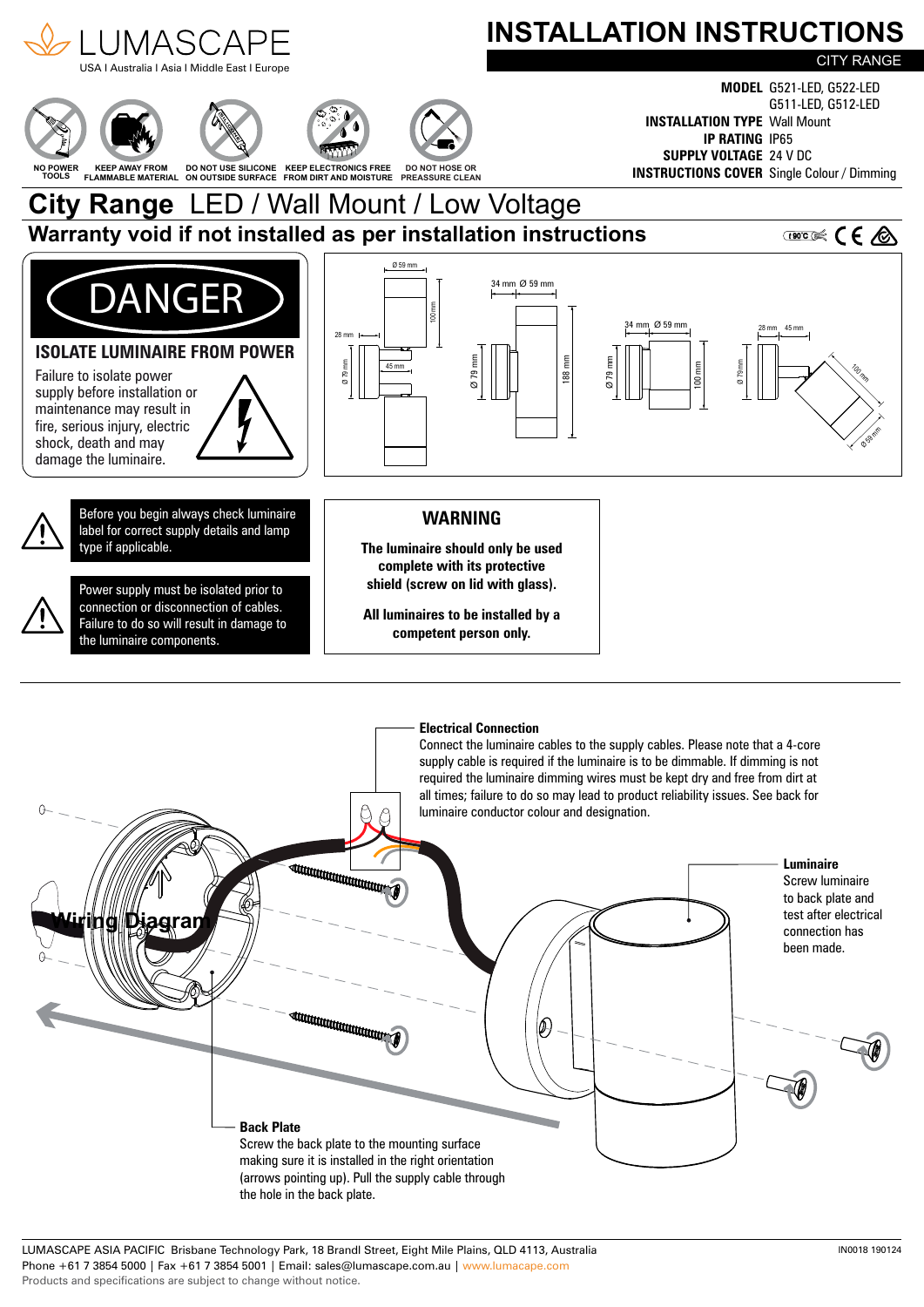### **Step Dimming**

- **Step 1.** Switch the fitting *ON* for at least thirty (30) seconds.
- **Step 2.** Switch *OFF* and back *ON* 4 times, waiting 3 seconds between each off and on cycle. Ensure all the lights go out and come on completely each time.

*The fittings will now blink six times. Once complete the brightness will set to 100%.*

- **Step 3.** Switch *OFF* and *ON* slowly to decrease the brightness by 10%. Ensure all the lights go out and come on completely each time.
- **Step 4.** When the lights are at the desired brightness, leave them on for about ten (10) seconds.

*The fittings will now flash several times to confirm that you have successfully set the brightness.*

# **Maximum Circuit Load**

Compatibility with each driver is indicated by the value shown in the table, representing the maximum number of luminaires that may be powered from each driver based on a maximum cable run of 100m (328ft) and a trunk cable size of 3.3mm². Please note, this does not take into consideration voltage drop beyond a distance of 100m or ampacity limits of the branch circuit. For assistance, please consult factory.

|                                                                                    | <b>LSLED-24V Power Supplies</b> |          |          |          |  |  |
|------------------------------------------------------------------------------------|---------------------------------|----------|----------|----------|--|--|
| <b>Input Voltage</b>                                                               | 100-240V, 50/60Hz               |          |          |          |  |  |
| <b>Output Voltage</b>                                                              | 24V DC, 100W                    |          |          |          |  |  |
| <b>Luminaire</b>                                                                   | G511-LED                        | G512-LED | G521-LED | G522-LED |  |  |
| <b>Number of luminaires,</b><br>using 3.3mm <sup>2</sup> cable,<br>up to 100m long | 18                              | 10       | 18       | 10       |  |  |

**NOTE:** DC Power supply must be used. 'Electronic' transformer cannot be used as this may damage the product.



**NOTE:** If dimming is required use LS6125 PWM to 0-10V dimming.

**IMPORTANT:** Please note that the PWM dimming signal polarity is reversed with Lumascape's LS6125 and any third party PWM controllers. See diagram on right for details.

# **SAFETY INSTRUCTIONS**

#### **WARNING - To reduce the risk of FIRE or INJURY:**

- 1. Luminaires and power supplies to be installed by licensed electrical contractors.
- 2. Luminaires to be used for intended purpose only.
- 3. Do not operate the luminaires with a missing or damaged parts.
- 4. Use only genuine Lumascape parts to replace damaged or missing components.
- 5. Refer to instructions for installation and operating requirements.
- 6. Ensure installation complies with local regulations

#### **Voltage insulation test (megger) will permanently damage product and will void warranty.**

#### **SAVE THESE INSTRUCTIONS.**

LUMASCAPE ASIA PACIFIC Brisbane Technology Park, 18 Brandl Street, Eight Mile Plains, QLD 4113, Australia Phone +61 7 3854 5000 | Fax +61 7 3854 5001 | Email: sales@lumascape.com.au | www.lumacape.com Products and specifications are subject to change without notice.



# **Questions? Call +61 7 3854 5000 Email sales@lumascape.com www.lumascape.com**